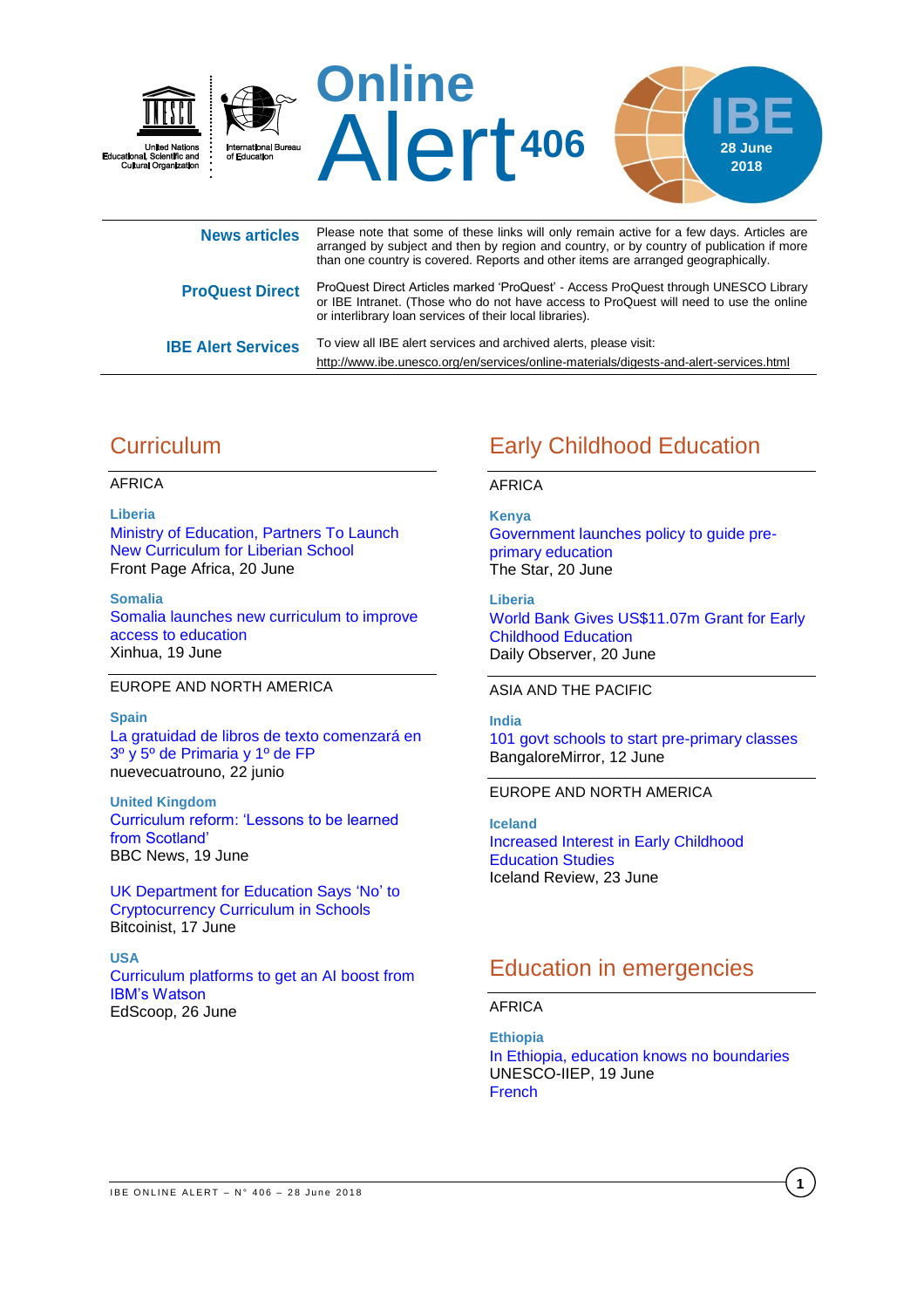## ARAB STATES

**Lebanon** [IET Team Behind Project to Help Syrian](https://www.ucdavis.edu/news/iet-team-behind-project-help-syrian-refugees-reclaim-right-education)  [Refugees Reclaim Right to Education](https://www.ucdavis.edu/news/iet-team-behind-project-help-syrian-refugees-reclaim-right-education) UC Davis, 12 June **(Opens in Chrome)**

# Education System

## AFRICA

**Ghana** [Education sector rot done through diversion of](https://www.ghanaweb.com/GhanaHomePage/NewsArchive/Education-sector-rot-done-through-diversion-of-resources-Report-661885)  [resources –](https://www.ghanaweb.com/GhanaHomePage/NewsArchive/Education-sector-rot-done-through-diversion-of-resources-Report-661885) Report GhanaWeb, 20 June

# Technology & Education

### AFRICA

**Algeria** [Algeria turns off its internet to keep students](https://edition.cnn.com/2018/06/21/africa/algeria-turns-off-internet-intl/)  [from cheating on exams](https://edition.cnn.com/2018/06/21/africa/algeria-turns-off-internet-intl/) CNN, 21 June

#### EUROPE AND NORTH AMERICA

**USA** [Teachers Are Turning to AI Solutions for](https://edtechmagazine.com/k12/article/2018/06/teachers-are-turning-ai-solutions-assistance)  **[Assistance](https://edtechmagazine.com/k12/article/2018/06/teachers-are-turning-ai-solutions-assistance)** EdTech, 21 June **(Opens in Chrome)**

LATIN AMERICA AND THE CARIBBEAN

**Panama** La [calidad educativa y las TIC en el aula](http://laestrella.com.pa/estilo/cultura/calidad-educativa-aula-escolar/24068610)  [escolar](http://laestrella.com.pa/estilo/cultura/calidad-educativa-aula-escolar/24068610) La Estrella De Panama, 18 junio

# Gender in education

## ARAB STATES

**Afghanistan** [In Afghan Leader's Home District, Taliban Ban](https://gandhara.rferl.org/a/afghan-leader-home-district-taliban-ban-girls-from-education/29306920.html)  [Girls From Education](https://gandhara.rferl.org/a/afghan-leader-home-district-taliban-ban-girls-from-education/29306920.html) Gandhara, 20 June

## EUROPE AND NORTH AMERICA

**USA** [STEM Interest Declining Among Teen Boys](https://thejournal.com/articles/2018/06/20/stem-interest-declining-among-teen-boys.aspx) THE Journal, 20 June

# Inclusive Education

### EUROPE AND NORTH AMERICA

**Ghana** [Inclusive Education Africa to roll out schools](http://www.ghananewsagency.org/education/inclusive-education-africa-to-roll-out-schools-training-programme-134617)  [training programme](http://www.ghananewsagency.org/education/inclusive-education-africa-to-roll-out-schools-training-programme-134617)  Ghana News Agency, 25 June

LATIN AMERICA AND THE CARIBBEAN

**Jamaica** [Govt Focused on Equity and Inclusion in](https://jis.gov.jm/govt-focussed-on-equity-and-inclusion-in-education/)  **[Education](https://jis.gov.jm/govt-focussed-on-equity-and-inclusion-in-education/)** Jamaica Information Service, 17 June

# Neuroscience of learning

### LATIN AMERICA AND THE CARIBBEAN

**Argentina** [Neurociencias y Educación: ¿por qué crear](https://www.lacapitalmdp.com/neurociencias-y-educacion-por-que-crear-escuelas-con-cerebro/)  [escuelas con cerebro?](https://www.lacapitalmdp.com/neurociencias-y-educacion-por-que-crear-escuelas-con-cerebro/) La Capital De Mar Del Plata, 21 junio

# Primary Education

### ASIA AND THE PACIFIC

**Bangladesh** [World Bank provides \\$700m to improve](https://www.dhakatribune.com/bangladesh/education/2018/06/16/world-bank-provides-700m-to-improve-bangladesh-s-primary-education)  [Bangladesh's primary education](https://www.dhakatribune.com/bangladesh/education/2018/06/16/world-bank-provides-700m-to-improve-bangladesh-s-primary-education) Dhaka Tribune, 16 June

#### EUROPE AND NORTH AMERICA

**Ireland** [Primary schools struggle to help suicidal](https://www.independent.ie/irish-news/education/primary-schools-struggle-to-help-suicidal-children-as-young-as-four-37029432.html)  [children 'as young as four'](https://www.independent.ie/irish-news/education/primary-schools-struggle-to-help-suicidal-children-as-young-as-four-37029432.html) Independent, 28 June

**2**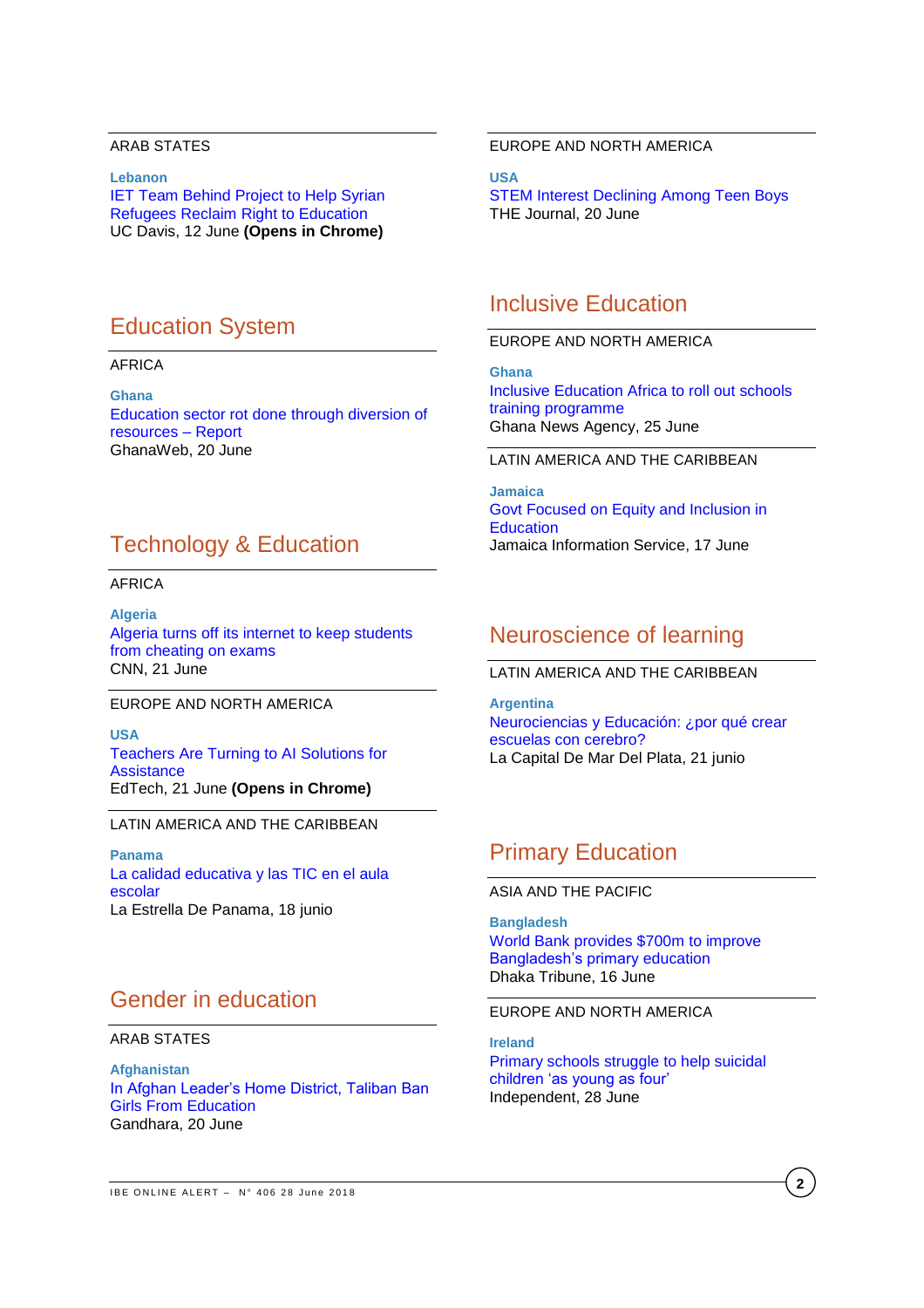# Teachers/Teacher Education

### EUROPE AND NORTH AMERICA

**USA**

Teacher coaching, [threat assessment can](https://www.educationdive.com/news/teacher-coaching-threat-assessment-can-reduce-disparities-in-discipline-s/526395/)  [reduce disparities in discipline, studies show](https://www.educationdive.com/news/teacher-coaching-threat-assessment-can-reduce-disparities-in-discipline-s/526395/) EducationDive, 25 June

# School Violence

ASIA AND THE PACIFIC

**Fiji** [School violence: 20,000 cases from 200,000](http://www.fijitimes.com/school-violence-20000-cases-from-200000-plus-students/) [plus students](http://www.fijitimes.com/school-violence-20000-cases-from-200000-plus-students/) The Fiji Times, 13 June

EUROPE AND NORTH AMERICA

**United Kingdom** [Girls more likely to be bullied than boys,](https://www.theguardian.com/society/2018/jun/13/girls-more-likely-to-be-bullied-than-boys-english-schools-survey-finds)  [English schools survey finds](https://www.theguardian.com/society/2018/jun/13/girls-more-likely-to-be-bullied-than-boys-english-schools-survey-finds) The Guardian, 13 June

# Reports, publications, etc.

ARAB STATES

[Biennial Report 2016/2017: UNESCO](http://unesdoc.unesco.org/images/0026/002646/264646e.pdf)  [Regional Bureau for Education in the](http://unesdoc.unesco.org/images/0026/002646/264646e.pdf) Arab **[States](http://unesdoc.unesco.org/images/0026/002646/264646e.pdf)** UNESCO Beirut Office, 2018

INTERNATIONAL

[Review of Curricula and Curricular](http://unesdoc.unesco.org/images/0026/002646/264650e.pdf)  [Frameworks: Report to inform the update of](http://unesdoc.unesco.org/images/0026/002646/264650e.pdf)  [the UNESCO International Technical Guidance](http://unesdoc.unesco.org/images/0026/002646/264650e.pdf)  [on Sexuality Education](http://unesdoc.unesco.org/images/0026/002646/264650e.pdf) UNESCO, 2018

[UNESCO Associated Schools Network: Guide](http://unesdoc.unesco.org/images/0026/002619/261994e.pdf)  [for National Coordinators](http://unesdoc.unesco.org/images/0026/002619/261994e.pdf) UNESCO, 2018 **[French](http://unesdoc.unesco.org/images/0026/002619/261994f.pdf)** 

### **Psychological Science in the Public Interest** [Ending the Reading Wars: Reading Acquisition](http://journals.sagepub.com/stoken/default+domain/10.1177/1529100618772271-free/full)  [From Novice to Expert](http://journals.sagepub.com/stoken/default+domain/10.1177/1529100618772271-free/full)

Psychological Science in the Public Interest, 11 June 2018

### **Save the Children**

[Time to Act: A costed plan to deliver quality](https://www.savethechildren.net/sites/default/files/770_TimetoAct_Report_v13_LR_Multi.pdf)  [education to every last refugee child](https://www.savethechildren.net/sites/default/files/770_TimetoAct_Report_v13_LR_Multi.pdf) Save the Children, 2018

**UNESCO-IICBA**

[Politiques enseignantes et résultats](http://unesdoc.unesco.org/images/0024/002465/246501f.pdf)  [d'apprentissages en Afrique Subsaharienne](http://unesdoc.unesco.org/images/0024/002465/246501f.pdf) : [Résultats et Modèles](http://unesdoc.unesco.org/images/0024/002465/246501f.pdf) UNESCO-IICBA, 2018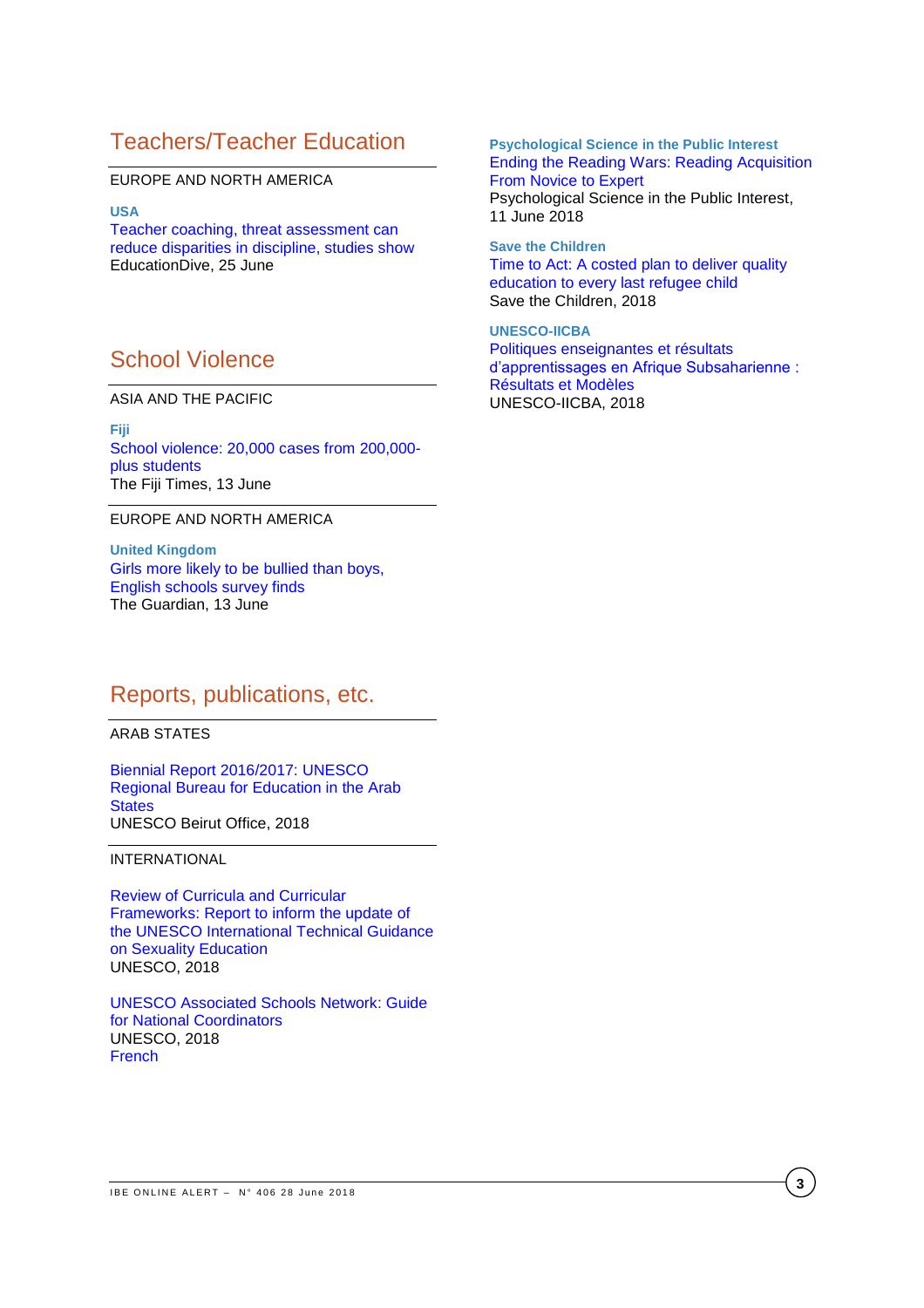## **INTERNATIONAL BUREAU OF EDUCATION**

[www.ibe.unesco.org](http://www.ibe.unesco.org/) Tel +41.22.917.78.00 – Fax +41.22.917.78.01 **Postal address** P.O. BOX 199, 1211 Geneva 20, Switzerland **Street address** 15 Route des Morillons, 1218 Le Grand-Saconnex, Geneva, Switzerland

Courtesy of the IBE Documentation Centre

To subscribe or unsubscribe to the IBE Alert services, please email: [doc.centre@ibe.unesco.org.](mailto:doc.centre@ibe.unesco.org) Please note: Hyperlinks to online materials imply neither responsibility for, nor approval of, the content contained in these materials on the part of UNESCO IBE. These hyperlinks should not be construed as an endorsement by UNESCO IBE of the validity, accuracy or views expressed therein.

For recent online and full-text information and documents in the area of adult learning, adult literacy, lifelong learning and TVET, please consult the [ALADIN Online Alert](https://mailchi.mp/unesco/eh8vycud52-1438629)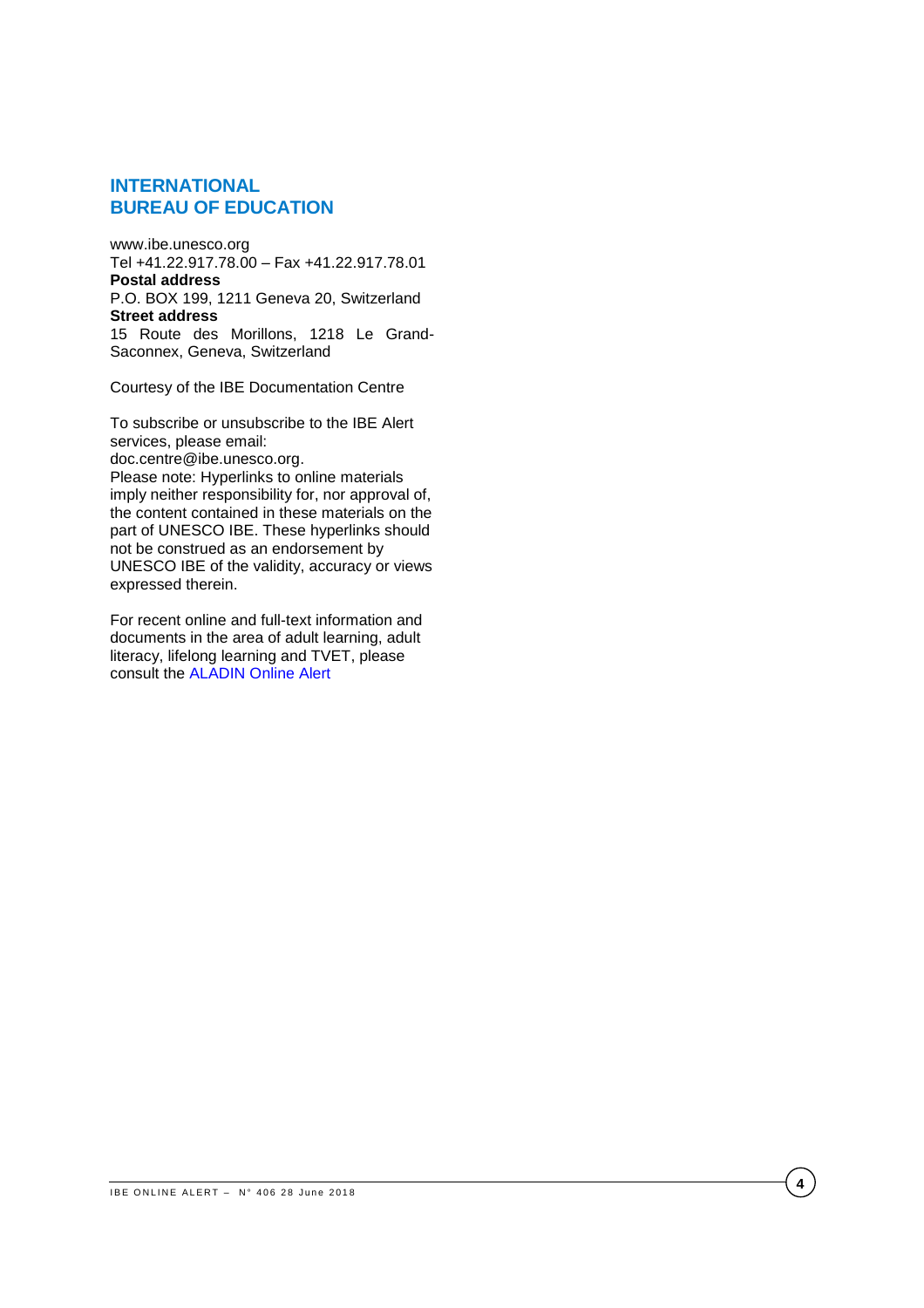$\bigodot$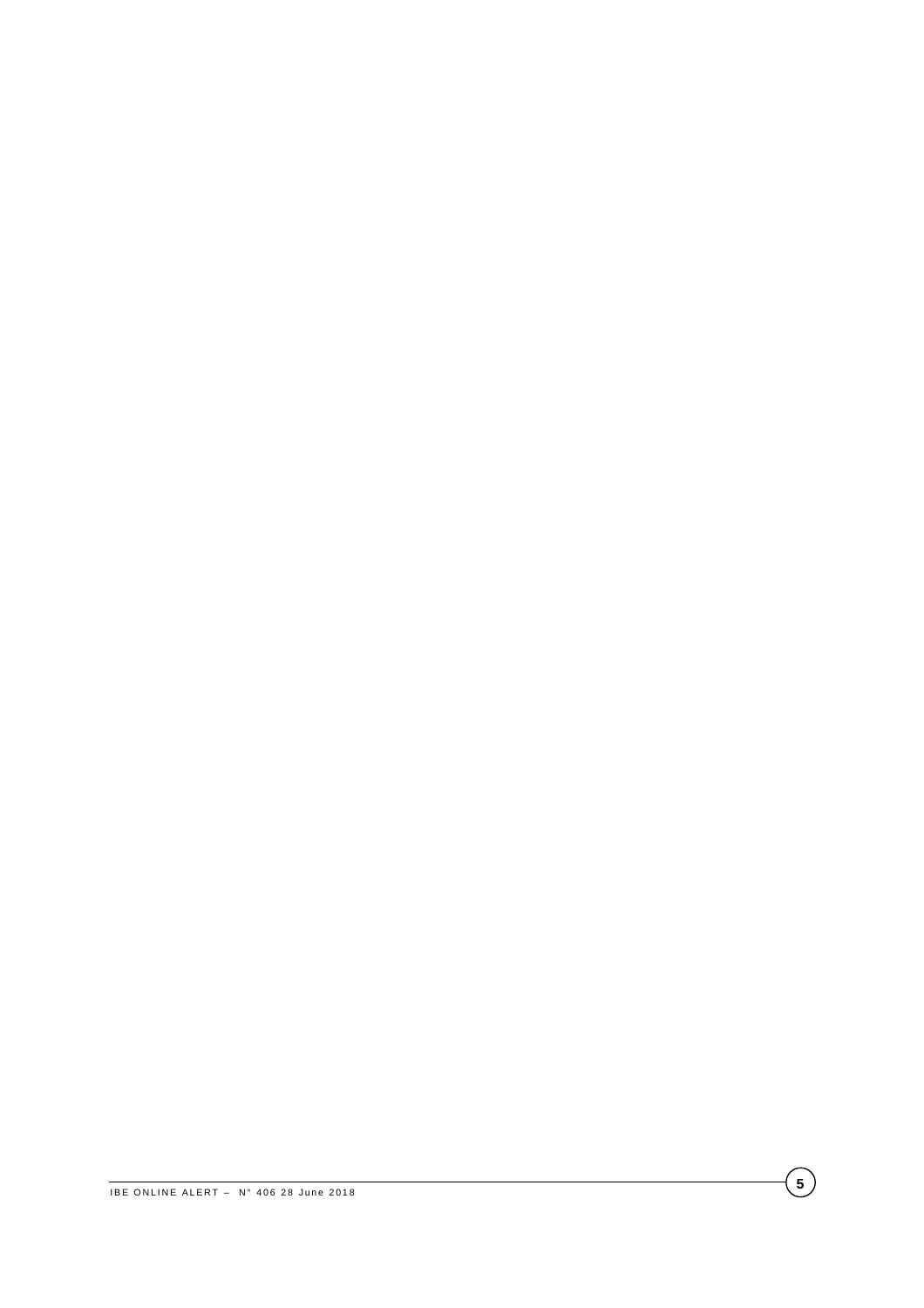$\odot$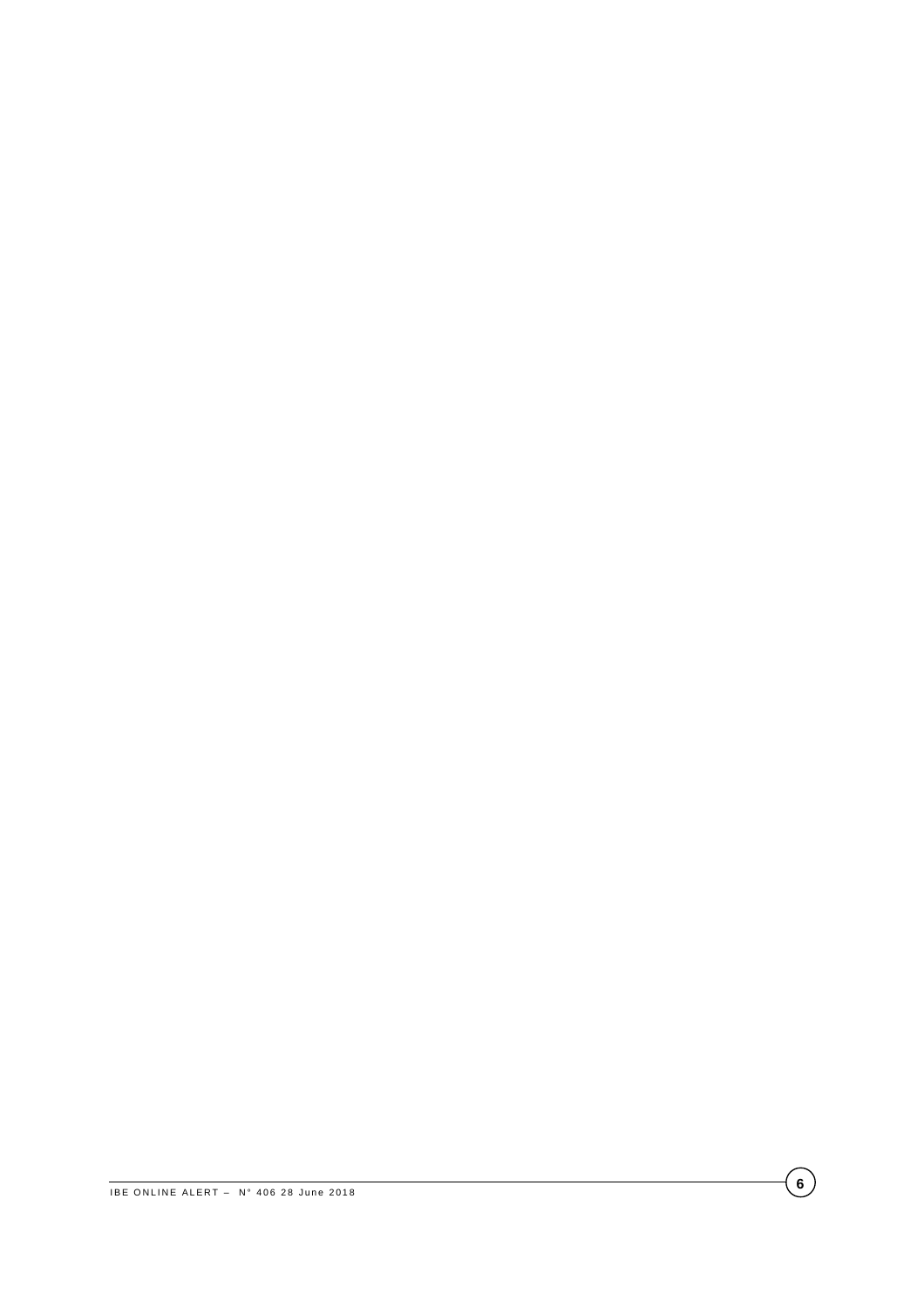$\bigcirc$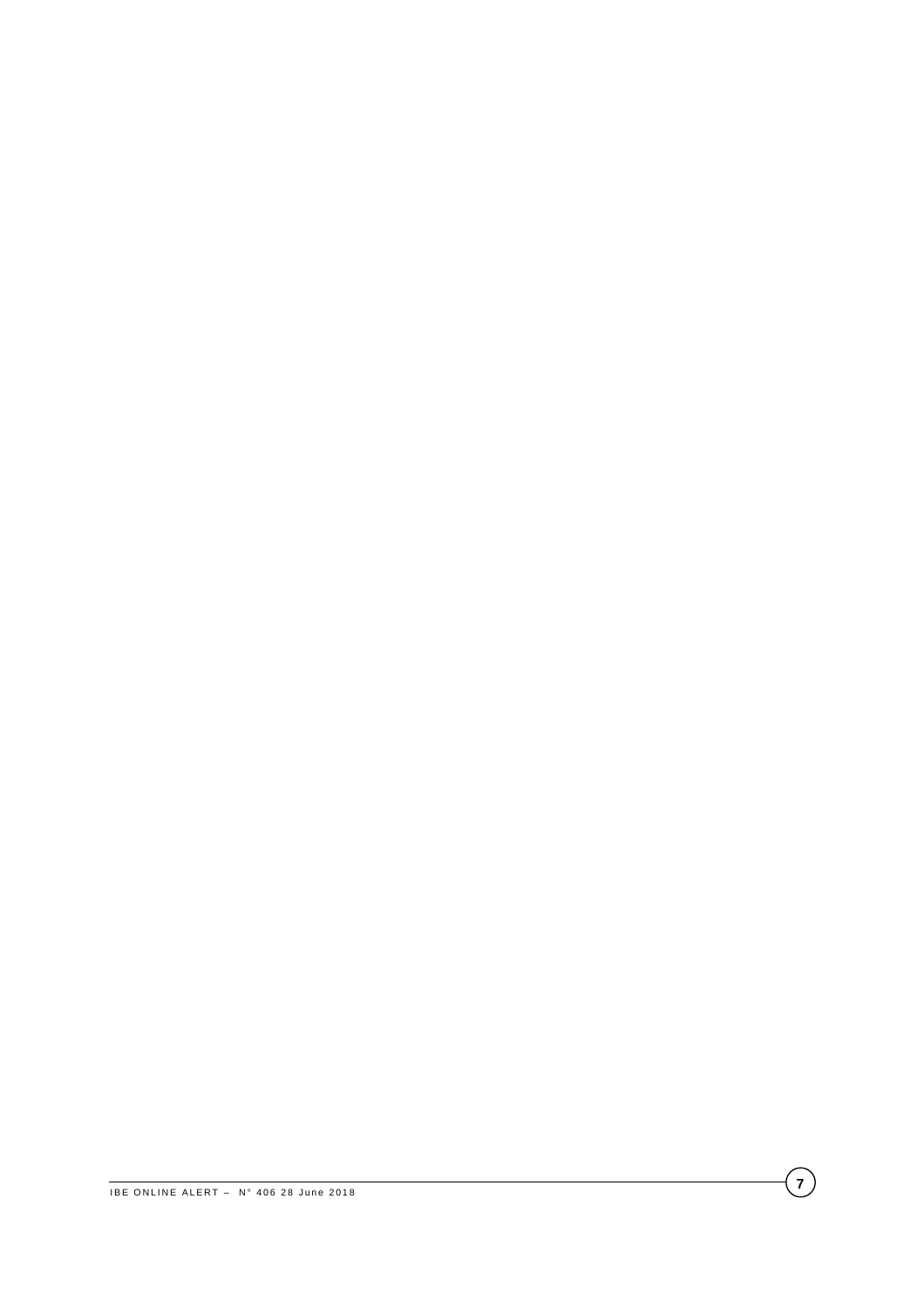$\circledast$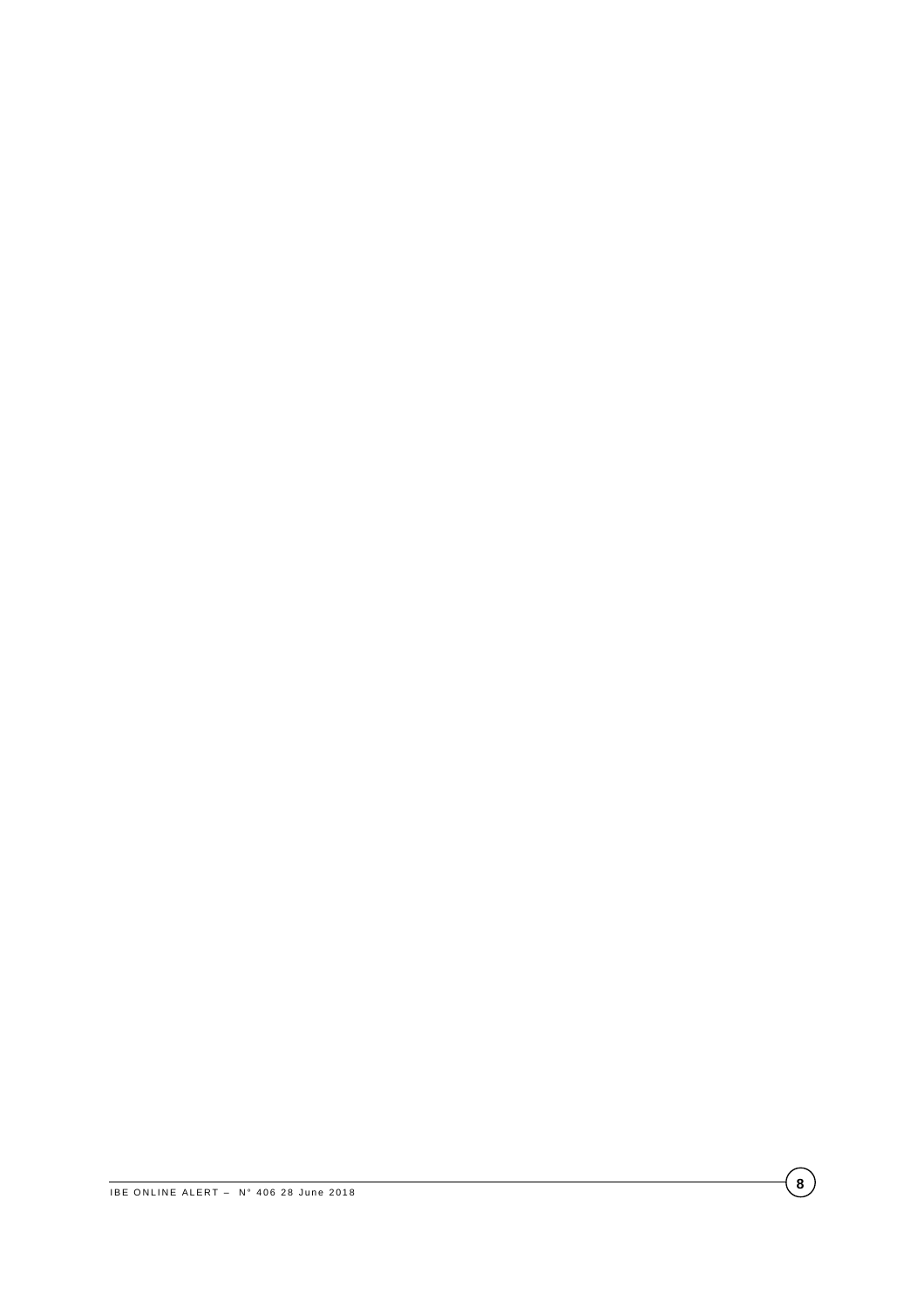$\bigodot$